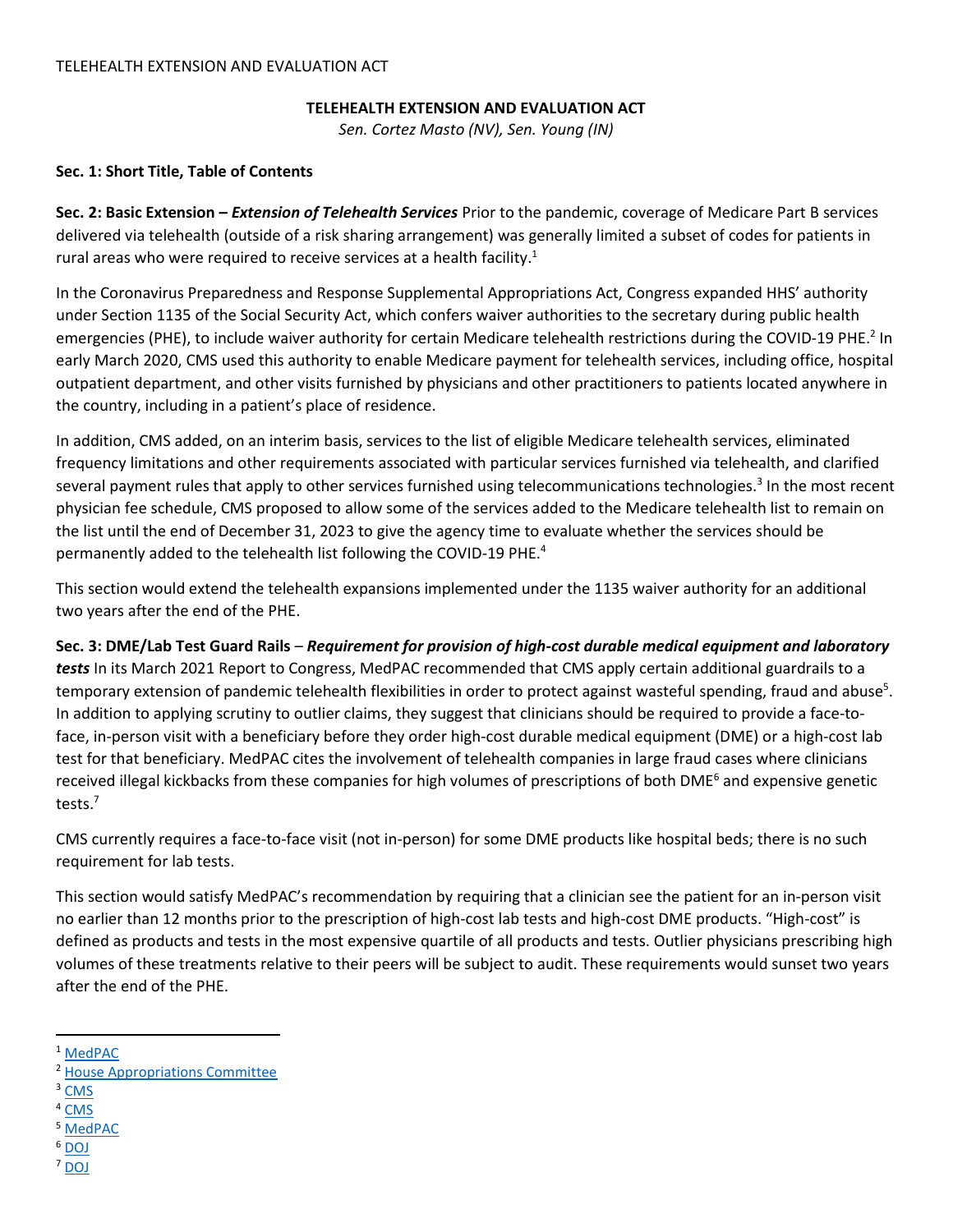**Sec. 4: NPI –** *Requirement to submit NPI number for telehealth billing* In order to bill Medicare directly, clinicians must register for a national provider identifier (NPI). Providers able to bill Medicare include advanced practice registered nurses (APRNs), physician assistants (PAs), physical therapists, occupational therapists, licensed clinical social workers, registered dietitians, nutrition professionals, speech–language pathologists, and clinical psychologists.

Under certain conditions, Medicare pays for services that are billed by physicians and certain other clinicians but performed by non-physician staff such as PAs, APRNs, registered nurses (RNs), medical assistants, technicians, and physical therapists. These are called "incident to" services. These services usually require the direct supervision of a clinician, which means that the billing clinician must be present in the office and immediately available to furnish assistance and direction throughout the performance of the service.

As recommended by MedPAC,<sup>8</sup> this section would require telehealth providers to obtain an NPI in order to bill Medicare. Doing so would provide CMS with more specific information on the types of clinicians delivering services via telehealth, and better monitor for overuse. These requirements would sunset two years after the end of the PHE.

**Sec. 5: RHC/FQHC –** *Rural Health Centers and Federally Qualified Health Centers* **–** Prior to the pandemic, RHCs and FQHCs were limited to serving as an originating site (the location of the patient) for telehealth services.<sup>910</sup> Section 3704 of the CARES Act allowed both types of facilities to serve as distant sites (the location of the provider) for the duration of the COVID-19 PHE.<sup>11</sup> Under regulations put forth by CMS pursuant to the CARES Act, telehealth services can be provided by any practitioner working for the FQHC or RHC within their scope of service and there are no restrictions on where the service is provided, meaning physicians or practitioners may provide the service from their homes.

This section would allow FQHCs and RHCs to serve as distant site provider for an additional two years after the expiration of the PHE.

**Sec. 6: Critical Access Hospitals (CAHs) –** *Telehealth Flexibilities for Critical Access Hospitals –* CAHs serve rural and frontier communities, and are generally paid for inpatient and outpatient services at 101 percent of reasonable costs. Additionally, CAHs can utilize care teams that include state-licensed clinicians who may not be Medicare-eligible providers, such as behavioral health therapists, to deliver services within their scope of practice.

Prior to the pandemic, CAHs could not serve as distant sites where providers deliver services to a remote patient unless the telehealth services were billed by the eligible provider rather than the hospital.<sup>12</sup> As a result, Medicare paid physician fee schedule (PFS) rates for telehealth services delivered by a physician or other practitioner when the CAH functioned as the distant site. Because PFS telehealth reimbursement rates are so far below the cost that a CAH incurs to deliver that service, it was infeasible for hospitals to provide services via telehealth.

In March 2020 CMS announced the Hospitals Without Walls (HWW) program to enhance hospital capacity and keep patients safe during the pandemic.<sup>13</sup> Under the HWW flexibilities, CAHs are able to deliver certain services to patients at home, and bill for those services at 101% of cost as though they were delivered in-person. CAHs were also able to utilize their entire care teams to deliver services, rather than being limited to Medicare-eligible providers. Neither of these flexibilities were achieved under the statutory changes to Sec. 1834(m) of the Social Security Act in the Coronavirus Preparedness and Response Supplemental Appropriations Act (*see Basic Extension above)* that allowed patients to receive services at home. The HWW program will end with the termination of the COVID-19 PHE.

l

<sup>8</sup> [MedPAC](http://www.medpac.gov/docs/default-source/reports/mar21_medpac_report_ch14_sec.pdf?sfvrsn=0)

<sup>&</sup>lt;sup>9</sup> [FPM,](https://www.aafp.org/journals/fpm/blogs/gettingpaid/entry/FQHC_covid_telehealth.html) is a peer-reviewed journal published by the American Academy of Family Physicians

<sup>10</sup> [CMS](https://www.cms.gov/files/document/se20016.pdf)

<sup>11</sup> [CARES Act Statutory Language](https://www.congress.gov/116/bills/hr748/BILLS-116hr748enr.pdf#page=136)

<sup>12</sup> [MedPAC](http://www.medpac.gov/docs/default-source/reports/mar18_medpac_ch16_sec.pdf?sfvrsn=0#page=34)

<sup>13</sup> [CMS](https://www.cms.gov/newsroom/fact-sheets/additional-backgroundsweeping-regulatory-changes-help-us-healthcare-system-address-covid-19-patient)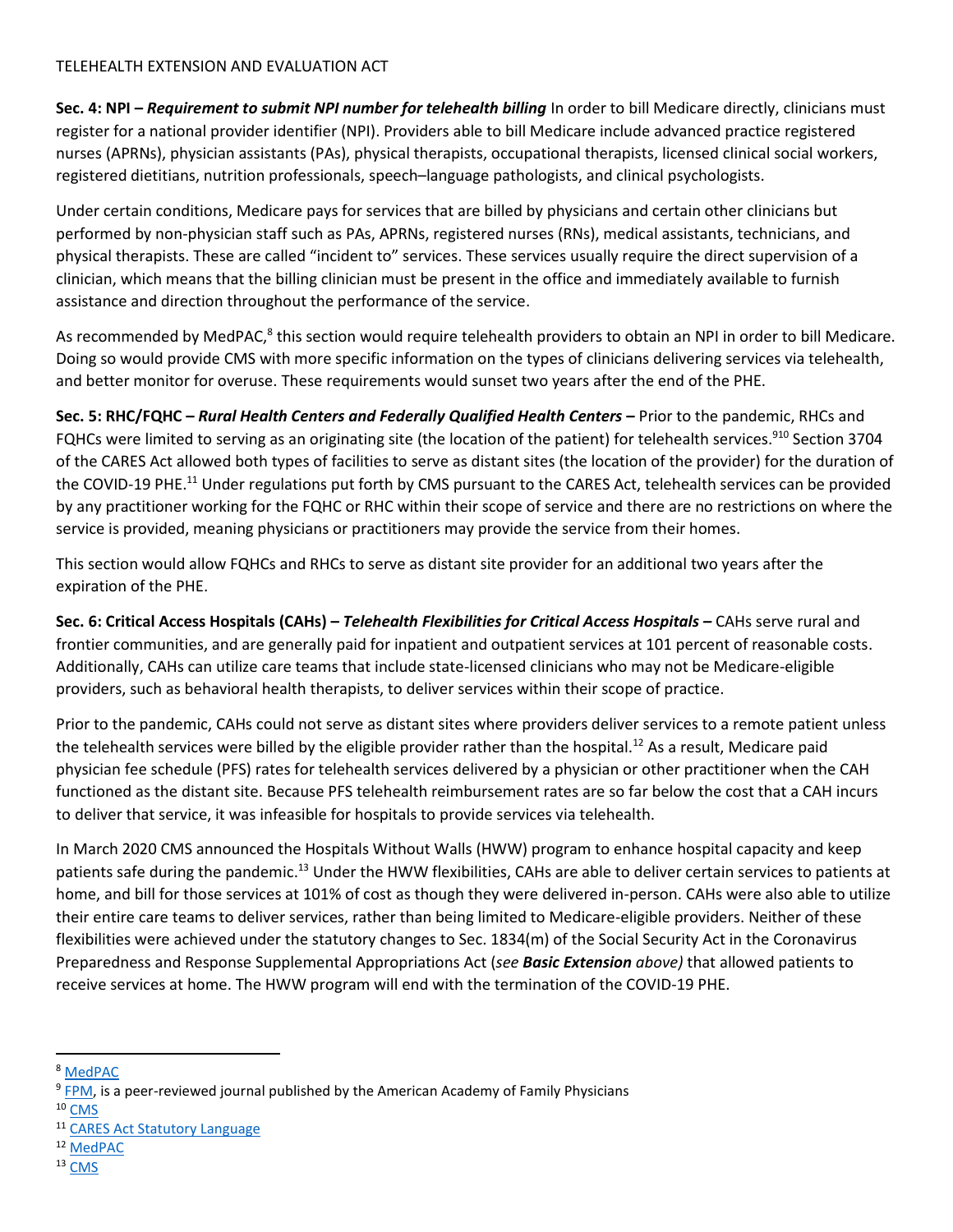To ensure that CAHs can continue to offer telehealth services after the expiration of the HWW program, this bill would add CAHs as a distant site provider of telehealth (allowing the facility to bill) and then crosswalk the payment to 1834(g) for two years post PHE.

**Sec. 7: MAT Telehealth** *–Telehealth for Substance Use Disorder Treatment –* The Ryan Haight Act of 2008 prohibited the dispensation of controlled substances via the internet (including telemedicine) without an in-person evaluation of the patient except under certain circumstances. The Drug Enforcement Agency (DEA) confirmed the COVID-19 PHE as an exception to this rule, allowing DEA-registered practitioners in all areas of the United States to issue prescriptions for all schedule II-V controlled substances to patients for whom they have not conducted an in-person medical evaluation, provided all of the following conditions are met:

- The prescription is issued for a legitimate medical purpose by a practitioner acting in the usual course of his/her professional practice;
- The telemedicine communication is conducted using an audio-visual, real-time, two-way interactive communication system; and
- The practitioner is acting in accordance with applicable Federal and State laws.<sup>14</sup>

Additionally, DEA gave practitioners further flexibility during the PHE to prescribe buprenorphine to new and existing patients with opioid use disorder (OUD) via telephone by otherwise authorized practitioners without requiring such practitioners to first conduct an examination of the patient in person or via telemedicine.<sup>15</sup>

Provisional data from the National Center for Health Statistics shows that drug overdoses in 2020 exceeded 93,000 cases, a 30 percent increase over 2019. Experts have suggested that limited access to anti-addiction medications like buprenorphine and methadone during the pandemic contributed to surging overdose figures.<sup>16</sup>

This section would extend the above flexibilities for two years post PHE.

**Sec. 8: Study** – *Study on the Effects of Changes to Telehealth under the Medicare and Medicaid Programs During the COVID–19 Emergency* **–** In order to better inform Congress' work to make telehealth flexibilities permanent using comprehensive cost and use data, this section would require HHS to study the impact of the pandemic telehealth flexibilities extended in this bill on utilization, cost, fraud, privacy, and equitable access within the Medicare and Medicaid programs over the course of the extension and as much of the pandemic as data availability will allow.<sup>17</sup>

Specifically, the study should include a summary of telehealth utilization data, such as

- the number of telehealth visits (audio-only and video visits) and in-person visits, disaggregated by service type (e.g. mental health, primary care);
- any changes in utilization over the course of the PHE, and compared to prior to the PHE;
- demographic characteristics of beneficiaries who utilized telehealth services; and
- geographic data on both the patients utilizing telehealth services and the corresponding providers offering telehealth service.

It should also include a description of expenditures and savings, recommendations for which flexibilities should be made permanent, and any instances of fraud identified by the HHS Secretary acting through the Office of the Inspector General. HHS would make available to Congress an interim report one year after passage of the bill, and a final report 18 months after the expiration of the PHE.

<sup>16</sup> [Washington Post](https://www.washingtonpost.com/health/2021/07/14/drug-overdoses-pandemic-2020/)

<sup>&</sup>lt;sup>17</sup> [Rep. Kelly](https://robinkelly.house.gov/media-center/press-releases/rep-kelly-introduces-bill-to-evaluate-telehealth-usage-during-covid-19)